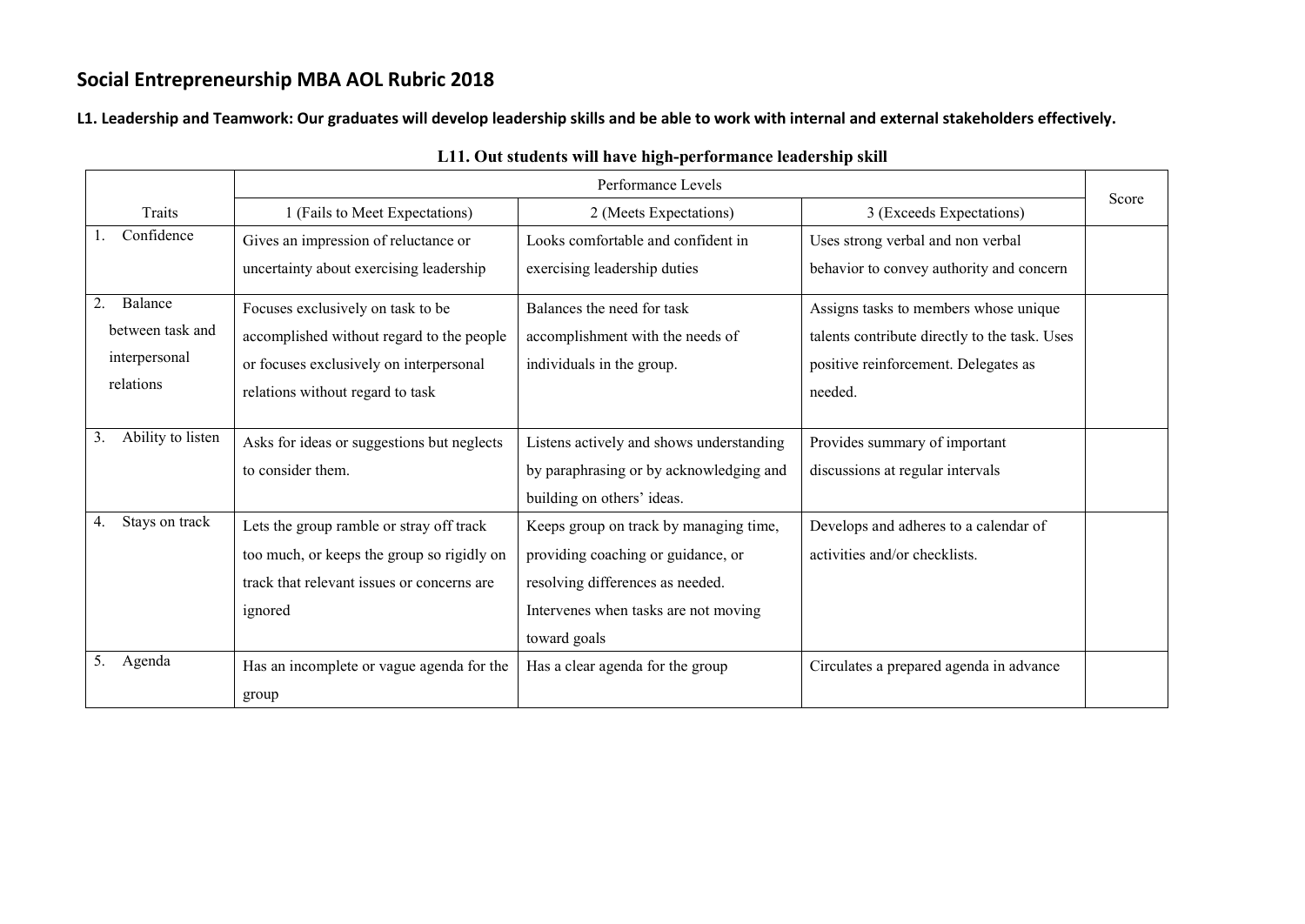|                      |                                           | Performance Levels                         |                                             | Score |
|----------------------|-------------------------------------------|--------------------------------------------|---------------------------------------------|-------|
| Traits               | 1 (Fails to Meet Expectations)            | 2 (Meets Expectations)                     | 3 (Exceeds Expectations)                    |       |
| Commitment           | Seems reluctant to engage fully in        | Consistently demonstrates commitment to    | Follows up on ideas and suggestions from    |       |
|                      | discussions and task assignments          | the project by being prepared for each     | previous meetings and reports findings to   |       |
|                      |                                           | group meeting                              | the group                                   |       |
| Balance<br>2.        | Focuses on task to be accomplished        | Balances the need for task accomplishment  | Volunteers to assist others and shares      |       |
| between task and     | without regard to team member or focuses  | with the needs of individuals in the group | information openly                          |       |
| interpersonal        | exclusively on interpersonal relations    |                                            |                                             |       |
| relations            | without regard to task                    |                                            |                                             |       |
| Contributions<br>3.  | Does not offer ideas or suggestions that  | Frequently offers helpful ideas or         | Listens actively and shows understanding    |       |
|                      | contribute to problem solving             | suggestions                                | by paraphrasing or by acknowledging and     |       |
|                      |                                           |                                            | building on others' ideas                   |       |
| Stays on track<br>4. | Takes the group off track by initiating   | Introduces suggestions and ideas that are  | Uses tact and diplomacy to alert group that |       |
|                      | conversations or discussions unrelated to | relevant to the task                       | focus has strayed from the task at hand     |       |
|                      | the task                                  |                                            |                                             |       |
| Working with<br>5.   | Has a difficulty in identifying and       | Identifies various stakeholders and their  | Recognizes the stakeholders' needs and      |       |
| stakeholders         | managing the relationship with            | viewpoints and work with them              | work with them from the strategic           |       |
|                      | stakeholders.                             |                                            | perspective.                                |       |

| L12. Our students will know how to build a team and work with external stakeholders successfully |  |
|--------------------------------------------------------------------------------------------------|--|
|--------------------------------------------------------------------------------------------------|--|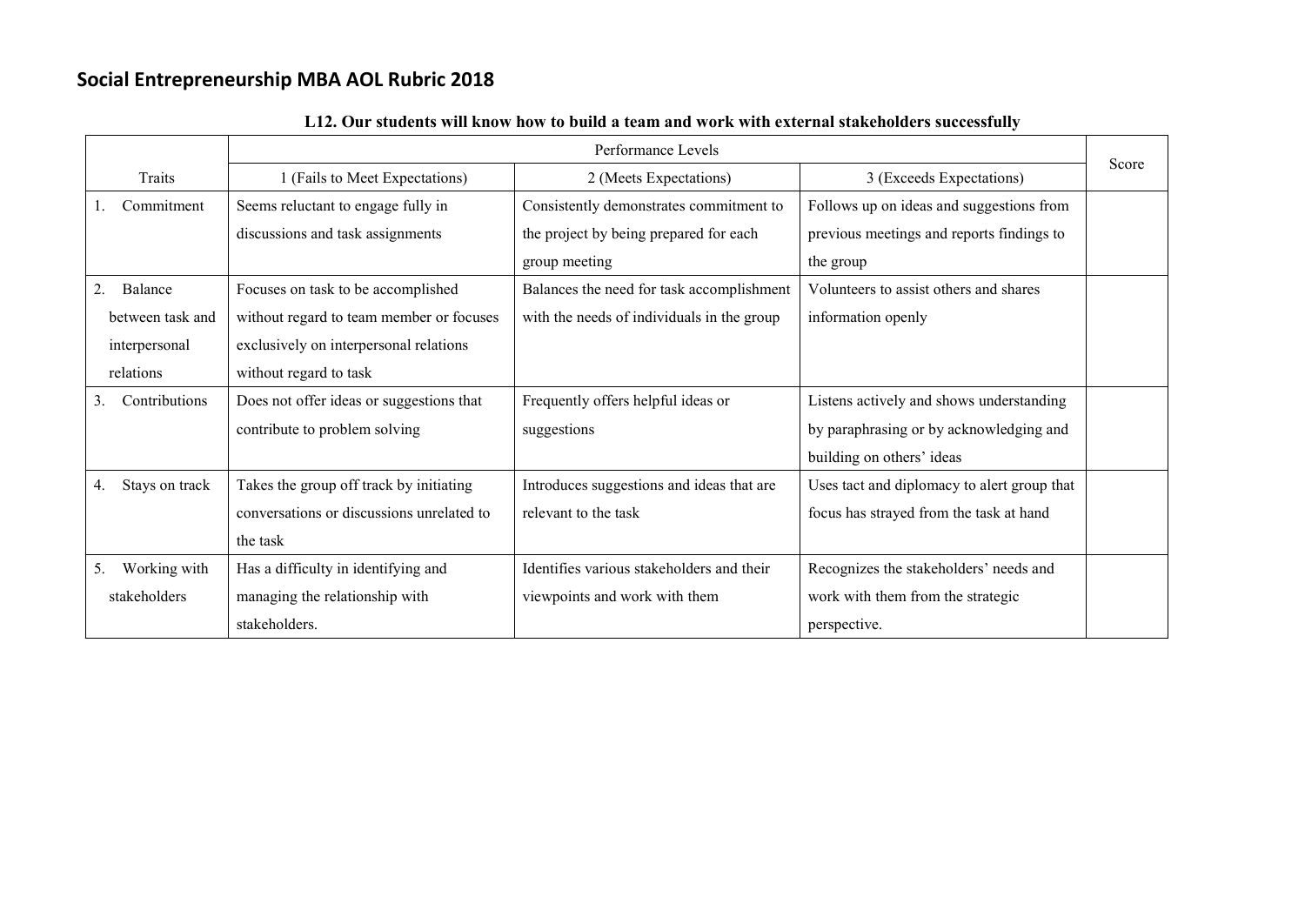**L2. Domain Expertise in Creating and Managing Social Ventures: Our graduates will be able to develop professional knowledge and competencies of the functional areas and integrate and apply them to practical business cases of social enterprise management.**

|                       | Performance Levels                        |                                               |                                              |       |
|-----------------------|-------------------------------------------|-----------------------------------------------|----------------------------------------------|-------|
| Traits                | 1 (Fails to Meet Expectations)            | 2 (Meets Expectations)                        | 3 (Exceeds Expectations)                     | Score |
| Professional          | Shows little competencies on the          | Shows solid understanding of management       | Shows deep knowledge and experiences in      |       |
| knowledge             | functional areas, and makes factual       | issues and approaches                         | creating and managing social ventures        |       |
|                       | mistakes                                  |                                               |                                              |       |
| 2.<br>Management      | Lacks understanding of basic              | Shows clear comprehension of basic            | Integrates and applies basic management      |       |
| principle             | management principles and strategic       | management principles and strategic           | principles and strategic thinking approach   |       |
|                       | thinking approach                         | thinking approach.                            | across multiple disciplines.                 |       |
| 3.<br>Application of  | Misuses strategic analysis and            | Uses strategic analysis and management        | Shows strong understanding and               |       |
| management tools      | management tools, concepts, and           | tools, concepts, and techniques               | application of management tools, concepts,   |       |
|                       | techniques                                |                                               | and techniques                               |       |
| Application of<br>4.  | Fails to incorporate financials into case | Shows knowledge of ratios and trend           | Applies financial analysis to develop        |       |
| financial analysis    | analysis and real business development    | analysis; demonstrates understanding of       | sound management judgments; presents         |       |
|                       |                                           | firm's financial standing                     | financial analysis professionally            |       |
| Case analysis<br>5.   | Neglects to identify case issues          | Clearly identifies the key issues in the case | Develops a well-integrated statement and     |       |
|                       |                                           | and understands decision situation            | alternatives of the issues of the case       |       |
| Qualitative and<br>6. | Analysis is poor and shallow, not         | Analysis/evaluation is adequate, relatively   | Qualitative and quantitative                 |       |
| quantitative          | consistent with the criteria or does not  | consistent with criteria and facts are        | analysis/evaluation is effective, consistent |       |
| analysis              | use facts correctly                       | generally used correctly                      | with criteria and facts are used correctly   |       |

|  |  | L21. Our student will be able to enhance professional knowledge and competencies of the functional areas. |  |
|--|--|-----------------------------------------------------------------------------------------------------------|--|
|  |  |                                                                                                           |  |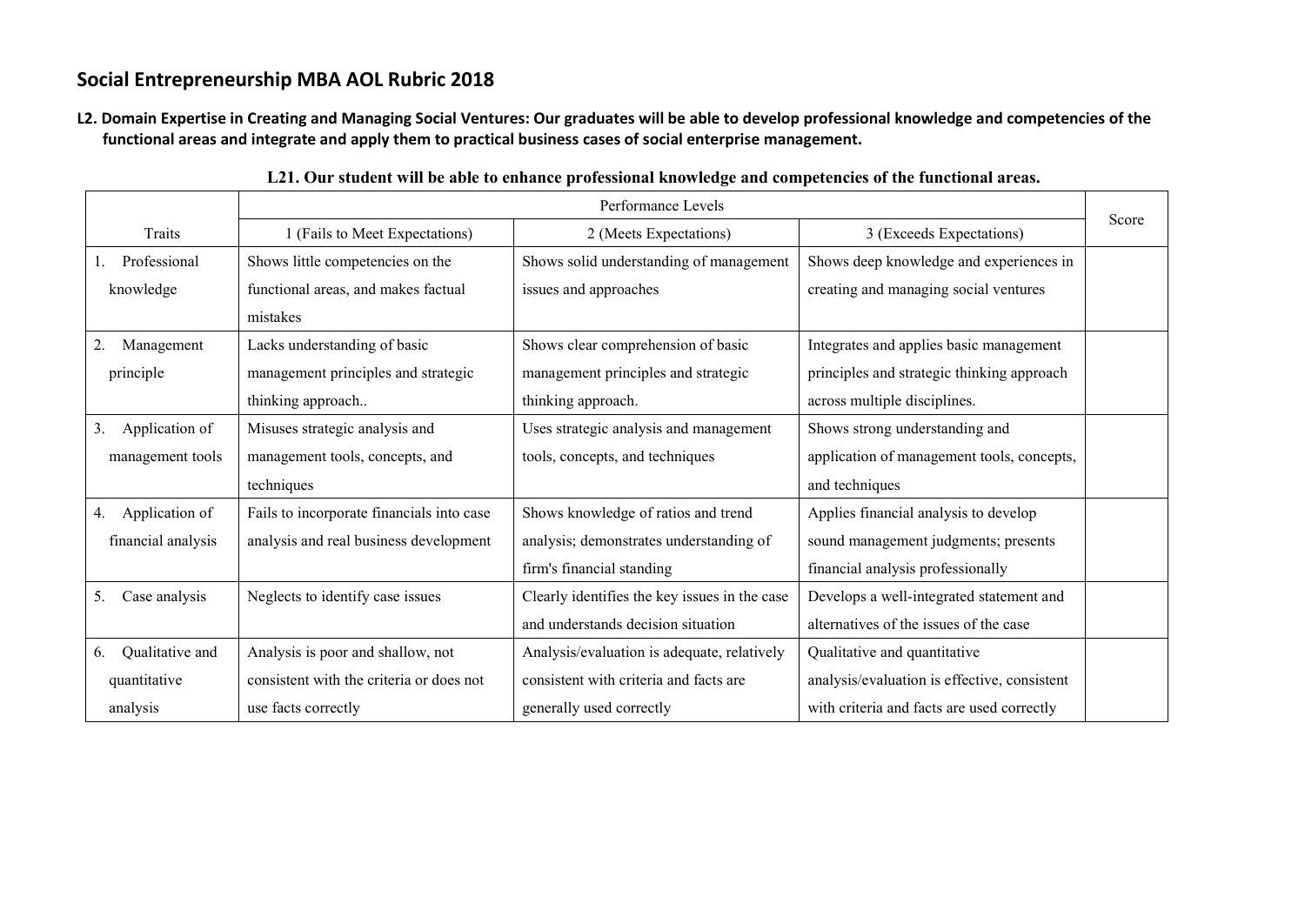|                        |                                          | Performance Levels                            |                                             | Score |
|------------------------|------------------------------------------|-----------------------------------------------|---------------------------------------------|-------|
| Traits                 | 1 (Fails to Meet Expectations)           | 2 (Meets Expectations)                        | 3 (Exceeds Expectations)                    |       |
| Integration and        | Does not yet integrate interdisciplinary | Partially integrates interdisciplinary skills | Successfully integrates interdisciplinary   |       |
| synthesis of           | skills and knowledge.                    | and knowledge in business cases and           | skills and knowledge in business cases and  |       |
| knowledge              |                                          | social enterprise management                  | social enterprise management.               |       |
| Finding of real<br>2.  | Does not attempt to or fails to identify | Summarizes issues in real business            | Clearly identifies the challenge and the    |       |
| problems               | real problems in case analysis or real   | analysis, though some aspects are incorrect   | problems and issues. Identifies integral    |       |
|                        | business analysis.                       | or confused                                   | relationships in analyzing the issue        |       |
| Appropriate<br>3.      | Data/evidence or sources are simplistic, | Appropriate data/evidence or sources          | Examines evidence and its source;           |       |
| supporting             | inappropriate, or not related topic      | provided, although exploration appears to     | questions its accuracy, relevance, and      |       |
| data/evidence          |                                          | have been routine                             | completeness                                |       |
| Application of<br>4.   | Does not apply or use relevant           | Identifies and discusses a set of feasible    | Identifies a set of feasible options that   |       |
| knowledge and          | knowledge and tools to business cases or | alternatives to deal with the cases           | demonstrates creativity and the ability to  |       |
| tools to cases         | real businesses                          |                                               | integrate knowledge in the real businesses. |       |
| Development of<br>5.   | Is unable to develop a new business case | Identifies the key issues and develops        | Develops professional competencies to       |       |
| new business cases     |                                          | capabilities to write business cases          | structure and write business cases          |       |
| Understanding of<br>6. | Fails to understand the integrated       | Understands the interconnected                | Understands the integrated management       |       |
| management             | management systems, processes, and       | management systems, though some               | systems clearly and from the perspective    |       |
| systems                | disciplines.                             | relationships are vague or confused           | of social enterprise management             |       |
| Application of<br>7.   | Is unable to get ideas or implications   | Gets some ideas or implications from the      | Gets clear ideas or useful implications     |       |
| tools and systems      | from the course in applying tools and    | course in applying tools and systems to       | from the course in applying tools and       |       |
| into new business      | systems to creating or managing social   | creating or managing social ventures          | systems to creating or managing social      |       |
| development            | ventures                                 |                                               | ventures                                    |       |

### **L22. Our students will apply different management disciplines into practical business cases of social enterprise management**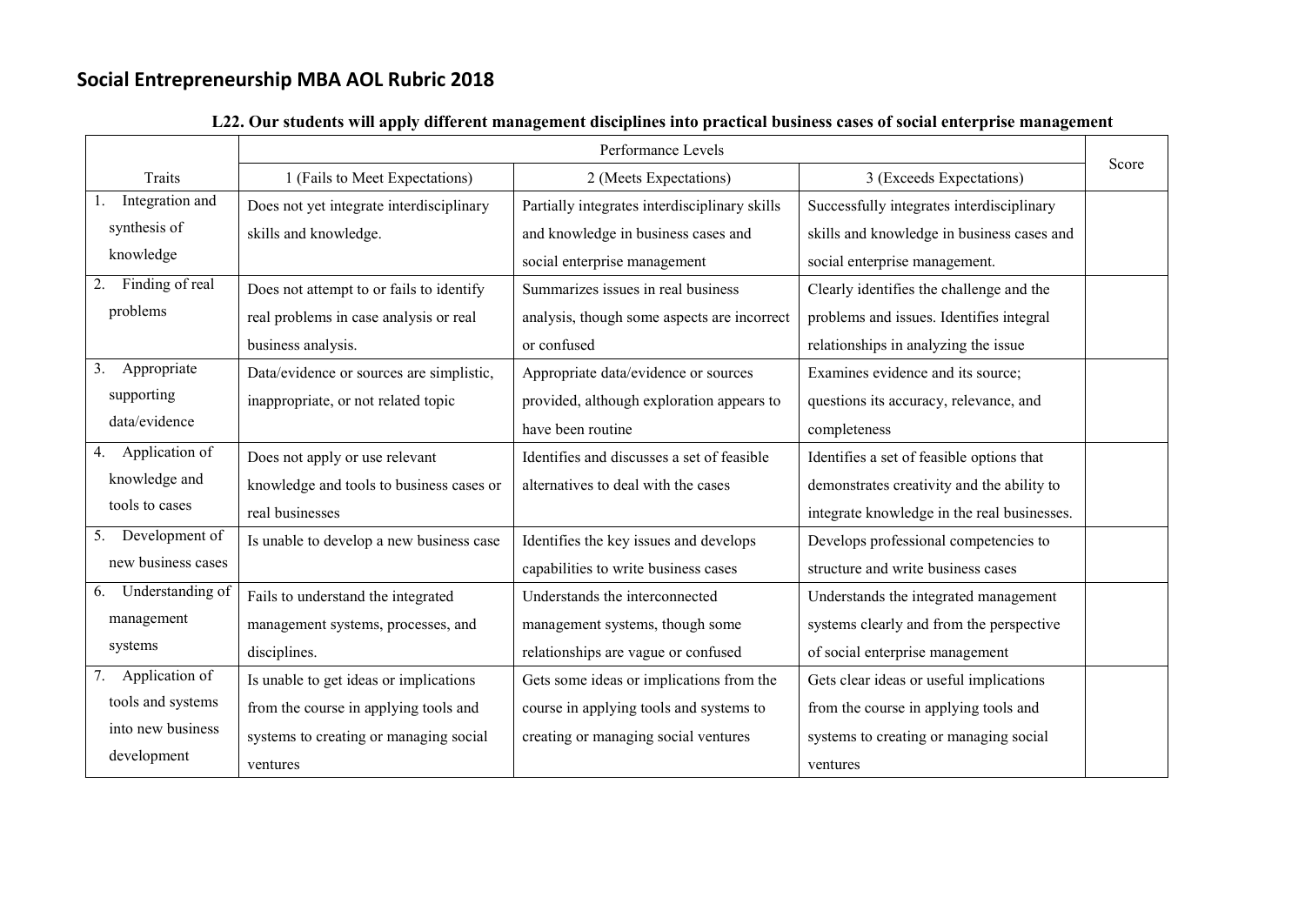#### **L3: Communication: our graduates will be effective communicators**

|                         | Performance Levels                          |                                              |                                           |       |
|-------------------------|---------------------------------------------|----------------------------------------------|-------------------------------------------|-------|
| Traits                  | 1 (Fails to Meet Expectations)              | 2 (Meets Expectations)                       | 3 (Exceeds Expectations)                  | Score |
| 1. Clear introduction   | No or unclear introduction, and absence of  | Provides an introduction, present some but   | Provides a coherent introduction and      |       |
| and background          | background information.                     | not all of the key background information.   | addresses key background issues           |       |
|                         |                                             |                                              | effectively.                              |       |
| 2. Discipline-related   | Discipline-specific concepts and issues are | Appropriately addresses most of the key      | Appropriately addresses all key           |       |
| concepts and            | not identified or they are identified       | discipline-specific concepts and issues but  | discipline-specific concepts and issues   |       |
| issues                  | inappropriately.                            | omits or identifies a few of the minor ones. | and most of the minor ones.               |       |
| 3. Internally           | Arguments are inconsistent, different parts | Most arguments are consistent, and most      | Arguments presented in the paper are      |       |
| consistent              | of the paper do not relate well to each     | parts of the paper are integrated and        | consistent and the different parts of the |       |
| arguments               | other and are inconsistent.                 | consistent.                                  | paper are well integrated and consistent. |       |
| 4. Logic and            | Arguments are poorly organized, do not      | Most but not all of the arguments are well   | All arguments are well organized, flow    |       |
| organization            | flow well, and are hard to follow.          | organized, flow logically, and are easy to   | logically, and are easy to follow.        |       |
|                         |                                             | follow.                                      |                                           |       |
| 5 Consistent            | No or very weak connection between          | Reasonable connection between analysis and   | Very strong connection between            |       |
| conclusions             | analysis and conclusions                    | conclusions; there may be minor              | analysis and conclusions; there are no    |       |
|                         |                                             | inconsistencies                              | inconsistencies.                          |       |
| 6. Style and            | Numerous spelling errors; inappropriate     | Few spelling errors, generally appropriate   | No or very minimal spelling, grammar,     |       |
| grammar                 | grammar, sentence structure, and            | grammar, sentence structure, and             | sentence structure, and paragraphing      |       |
|                         | paragraphing used throughout the            | paragraphing.                                | errors.                                   |       |
|                         | document.                                   |                                              |                                           |       |
| 7. Effective literature | No literature or used of inappropriate      | Uses more than one research source but       | Uses multiple research sources and        |       |
| search skills           |                                             |                                              |                                           |       |

### **L31. Our student will produce professional business documents**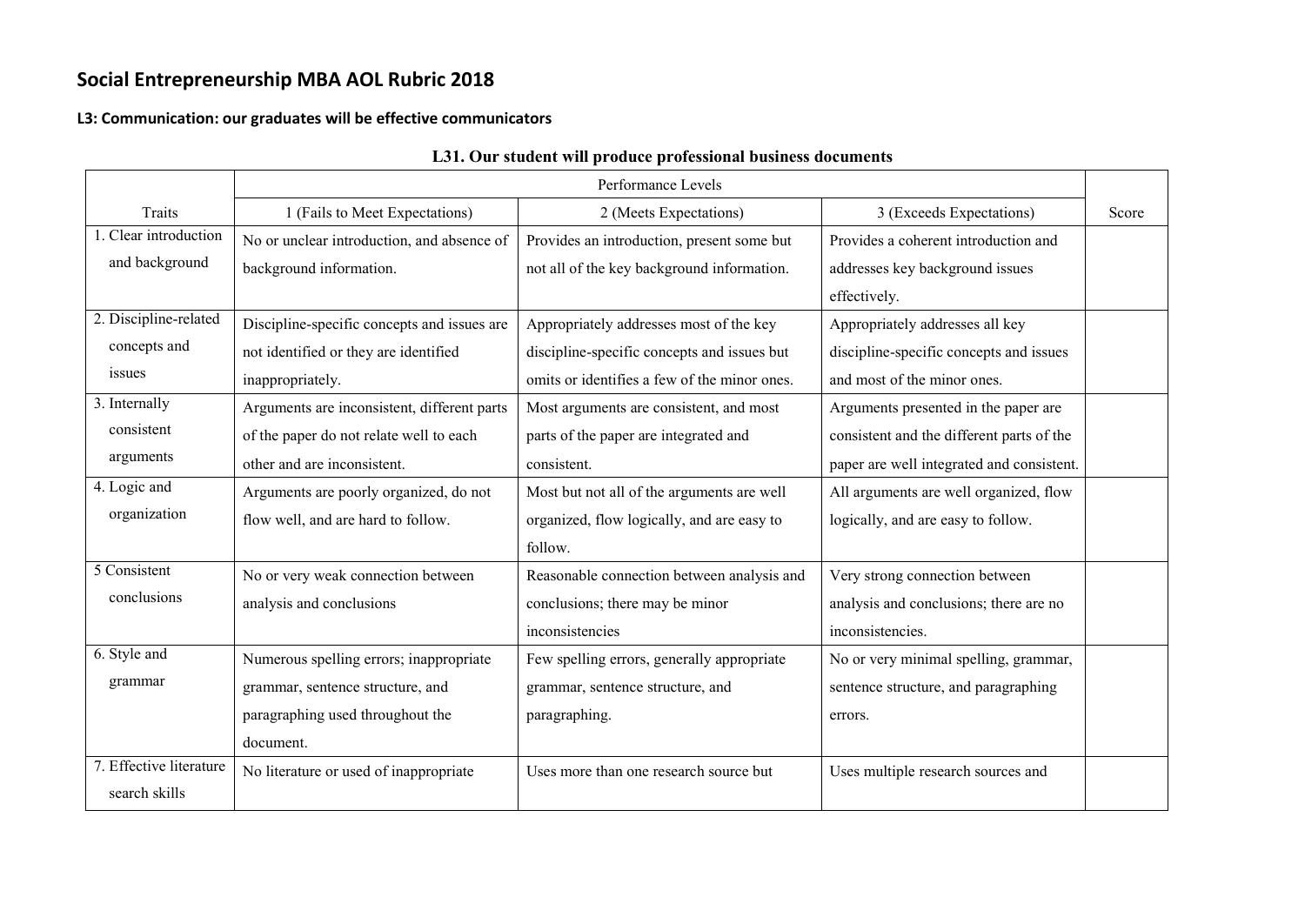|              | web-based sources; sources are not come    | demonstrates no attempt to incorporate         | makes effective use of current and        |
|--------------|--------------------------------------------|------------------------------------------------|-------------------------------------------|
|              | from professional literature; sources are  | current information; most sources are          | reliable information; sources are         |
|              | not current and/or relevant.               | authoritative or come from professional        | authoritative or come from the            |
|              |                                            | literature; sources are generally current and  | professional literature; includes current |
|              |                                            | relevant.                                      | relevant sources.                         |
| 8. Documents | No or inconsistent references; evidence of | Generally includes appropriate citations       | Includes appropriate citations within     |
| sources      | plagiarism.                                | within the document and lists references at    | the documents and lists references that   |
|              |                                            | the end of the documents; references are       | include full bibliographic information    |
|              |                                            | generally usable but may not contain the full  | for each citation in the document;        |
|              |                                            | bibliographic information; citations and       | citations and references are consistent   |
|              |                                            | references are generally consistent throughout | throughout the document.                  |
|              |                                            | the documents                                  |                                           |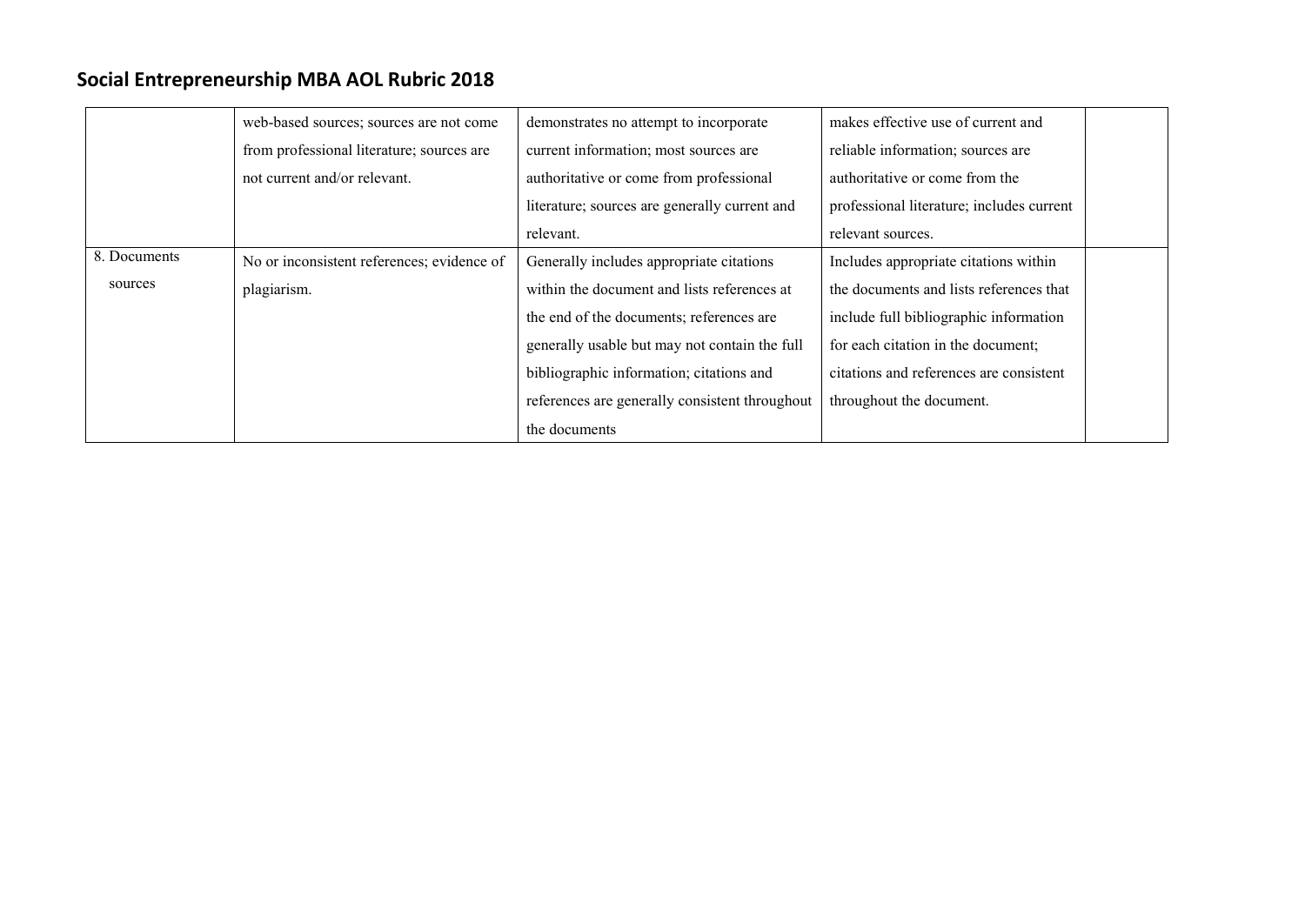|                         |                                             | Performance Levels                          |                                              |       |
|-------------------------|---------------------------------------------|---------------------------------------------|----------------------------------------------|-------|
| Traits                  | 1 (Fails to Meet Expectations)              | 2 (Meets Expectations)                      | 3 (Exceeds Expectations)                     | Score |
| Organization            | No opening statement or irrelevant          | Has opening statement relevant to topic,    | Has a clear opening statement that catches   |       |
|                         | statement; Loses focus more than once;      | and gives outline of speech; mostly         | audience's interest and gives overview;      |       |
|                         | does not manage time effectively.           | organized with some transitions; allows     | stays focused throughout. Has transition     |       |
|                         |                                             | enough time to deliver speech, although it  | statement, ties sections together; effective |       |
|                         |                                             | could have been better edited               | time management.                             |       |
| Quality of slides<br>2. | Sloppy and/or unprofessional; may be        | Readable, professional, appropriate         | Readable, professional, imaginative and/or   |       |
|                         | difficult to read                           | number                                      | high quality (without being a distraction).  |       |
| Voice quality<br>3.     | Demonstrates one or more of the             | Can easily understand; appropriate pace     | Excellent delivery; conversational,          |       |
| and pace                | following: mumbling, too soft, too loud,    | and volume; delivery is mostly clear and    | modulates voice, projects enthusiasm,        |       |
|                         | too fast, too slow                          | natural                                     | interest, confidence.                        |       |
| Mannerisms<br>4.        | Demonstrates one or more distracting        | No distracting mannerisms. Decent           | Uses body language effectively (and          |       |
|                         | mannerisms, which may include bad           | posture.                                    | naturally) to maintain audience's interest   |       |
|                         | posture, shifting feet, etc.                |                                             |                                              |       |
| Professionalism<br>5.   | Makes excuses for the presentation; word    | Treats audience profession-ally, word       | Treats audience professionally; confident,   |       |
|                         | choice is not appropriate for audience;     | choice is acceptable (does not use slang);  | shows command of topic                       |       |
|                         | inappropriately informal                    | keeps nervousness under control             |                                              |       |
| 6. Use of               | Relies heavily on slides or notes; makes    | Looks at slides to keep on track with       | Slides are use effortlessly to enhance       |       |
| media/rapport           | little eye contact; inappropriate number of | presentation; appropriate number of slides; | speech; perfect eye contact.                 |       |
| with audience           | slides (too many or too few).               | maintains eye contact most of the time.     |                                              |       |
| 7. Ability to           | Cannot address basic questions.             | Can address most questions with correct     | Answers all questions with relevant,         |       |
| answer                  |                                             | information                                 | correct information; speaks confidently.     |       |
| questions.              |                                             |                                             |                                              |       |

### **L32: Our students will deliver effective presentation accompanied with proper media technology**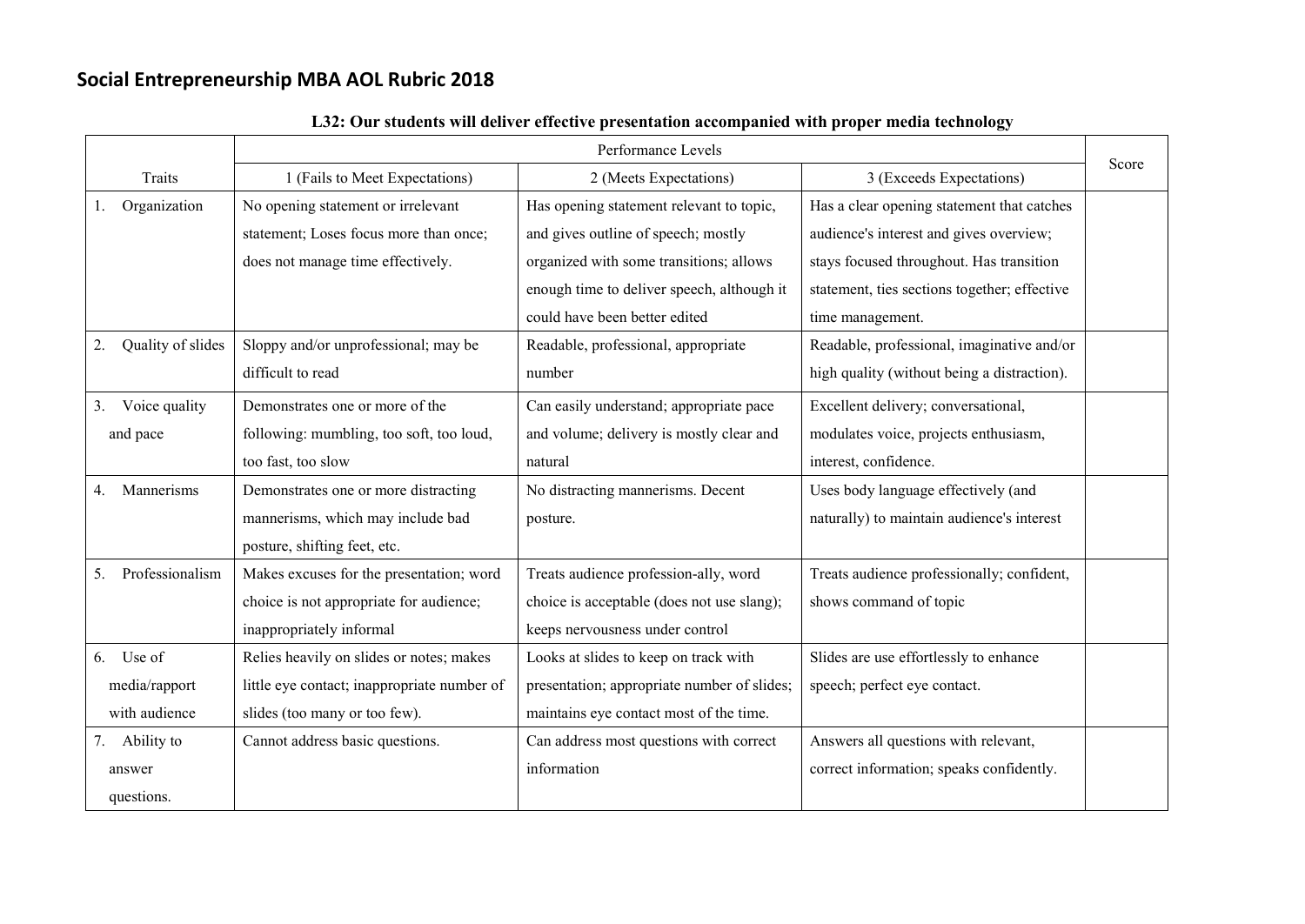**L4. Ethically & Socially Conscious Reasoning: Our graduates will understand the gravity of ethical behavior and corporate social responsibility**

|                 | Performance Levels                         |                                             |                                              |       |
|-----------------|--------------------------------------------|---------------------------------------------|----------------------------------------------|-------|
| Traits          | 1 (Fails to Meet Expectations)             | 2 (Meets Expectations)                      | 3 (Exceeds Expectations)                     | Score |
| 1. Identifies   | Has a vague idea of what the dilemma is    | Identifies the dilemma, including pertinent | Describes the dilemma in detail having       |       |
| dilemma         | and is uncertain what must be decided in   | facts, and ascertains what must be decided  | gathered pertinent facts. Ascertains exactly |       |
|                 | individual or business behavior            | in individual or business behavior          | what must be decided in individual or        |       |
|                 |                                            |                                             | business behavior                            |       |
| 2. Stakeholders | Fails to recognize all stakeholders or     | Recognizes stakeholders and explores        | Recognizes all stakeholders and fully        |       |
| consideration   | explores consequences and                  | some of the consequences and                | explores consequences and                    |       |
|                 | threats/opportunities                      | threats/opportunities fairly effectively    | threats/opportunities                        |       |
|                 | ineffectively                              |                                             |                                              |       |
| 3. Options      | Failed to identify all of the relevant and | Identified most of the relevant practical   | Correctly identified all of the relevant     |       |
| development     | practical options                          | options, but overlooked some related        | practical options and all of the related     |       |
|                 |                                            | conceptual problems and issues              | conceptual problems and issues               |       |
| 4. Options      | Failed to provide weightings of various    | Provided some evaluation of ethical and     | Provided appropriate and defensible          |       |
| evaluation      | ethical and social arguments and reasons   | social reasons and arguments, but           | evaluations for all relevant arguments       |       |
|                 |                                            | overlooked important factual or logical     | noting wherever necessary factual            |       |
|                 |                                            | errors in some reasons                      | assumptions, logical errors, or conceptual   |       |
|                 |                                            |                                             | confusions.                                  |       |
| 5. Decision and | Has difficulty identifying and appropriate | Formulates an implementation plan that      | Formulates an implementation plan that       |       |
| action          | course of action from among options        | delineates the execution of the decision    | delineates the execution of the decision     |       |
|                 |                                            |                                             | and that evidences a thoughtful reflection   |       |
|                 |                                            |                                             | on the benefits and risks of action          |       |

#### **L41. Our student will identify ethical and social dilemma and be able to recognize and evaluate alternative courses of action.**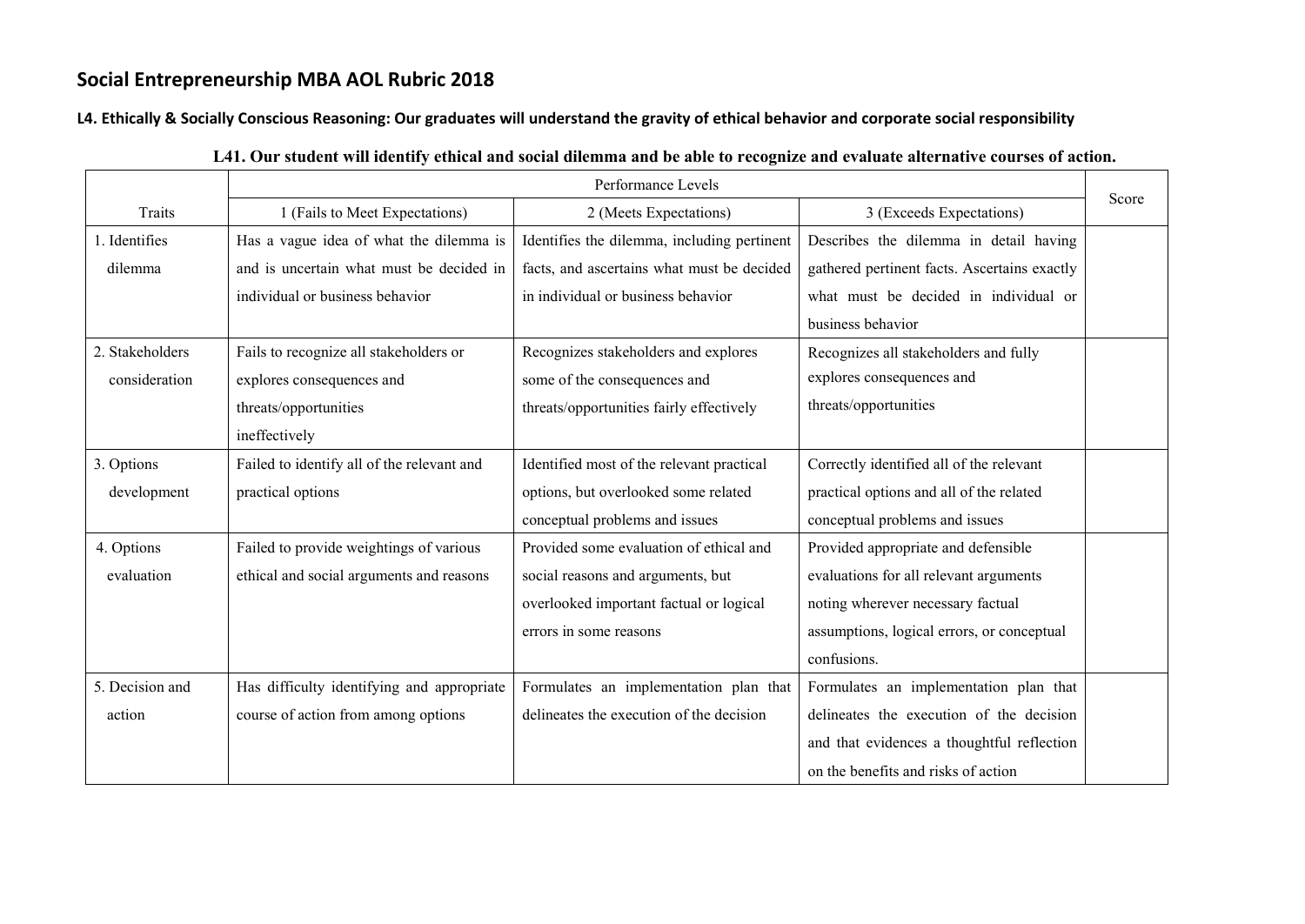|                  |                                          | Performance Levels                        |                                            |       |
|------------------|------------------------------------------|-------------------------------------------|--------------------------------------------|-------|
| Traits           | (Fails to Meet Expectations)             | 2 (Meets Expectations)                    | 3 (Exceeds Expectations)                   | Score |
| 1. Importance    | Somewhat appreciates the importance of   | Mostly appreciates the importance to keep | Fully appreciates the importance of        |       |
|                  | keeping professional code of conduct     | professional code of conduct              | keeping professional code of conduct.      |       |
|                  |                                          |                                           |                                            |       |
| 2. Understanding | Somewhat understands the detailed        | Mostly understands the detailed contents  | Fully understands the detailed contents of |       |
|                  | contents of professional code of conduct | of professional code of conduct           | professional code of conduct.              |       |
|                  |                                          |                                           |                                            |       |
| 3. Compliance    | Somewhat complies with professional      | Mostly complies with professional<br>code | Fully complies with professional code of   |       |
|                  | code of conduct                          | of conduct                                | conduct                                    |       |

**L42. Our students will know the professional code of conduct within their discipline**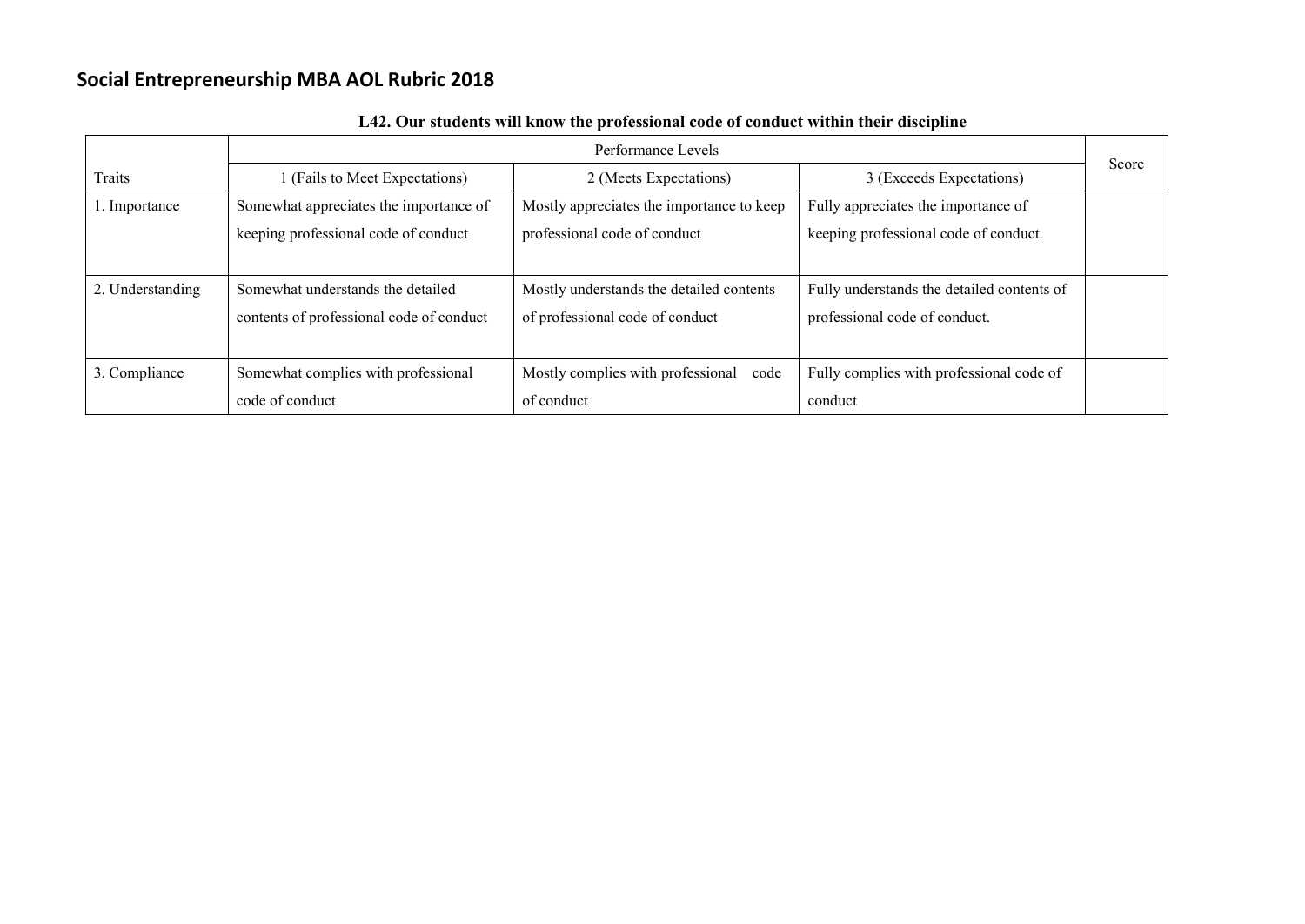**L5. Global Perspective: Our graduates will have a global perspective.**

|                      |                                              | Performance Levels                          |                                           | Score |
|----------------------|----------------------------------------------|---------------------------------------------|-------------------------------------------|-------|
| Traits               | 1 (Fails to Meet Expectations)               | 2 (Meets Expectations)                      | 3 (Exceeds Expectations)                  |       |
| l. Identification of | No or incomplete identification of some or   | Some identification of most of the relevant | Clear and detailed identification of      |       |
| global issues        | all of the following relevant global issues: | issues                                      | relevant issues                           |       |
|                      | economic, cultural, legal, demographic       |                                             |                                           |       |
|                      |                                              |                                             |                                           |       |
| 2. Analysis of       | No analysis of impact of relevant global     | Some analysis of impact of global issues;   | Clear, accurate and detailed analysis of  |       |
| global issues        | issues; erroneous analysis of impact         | some inaccuracies in analysis               | impact of relevant global issues          |       |
|                      |                                              |                                             |                                           |       |
| 3. Application of    | No application of analysis to specific       | Some application of analysis to specific    | Clear application of analysis to global   |       |
| analysis to global   | global business situation; incorrect         | global business situation, weak             | business situation; valid conclusions and |       |
| business situation   | conclusions or recommendations made.         | conclusions or recommendations made         | good recommendations given                |       |
|                      |                                              |                                             |                                           |       |
| 4. Cultural          | Fails to adjust for cultural differences     | Some consideration given to cultural        | Extensive consideration given to cultural |       |
| differences          |                                              | differences                                 | differences, including appropriate        |       |
|                      |                                              |                                             | modification of communication             |       |

### **L51. Our student will define global business issues and relate these to emerging business opportunities (L23)**